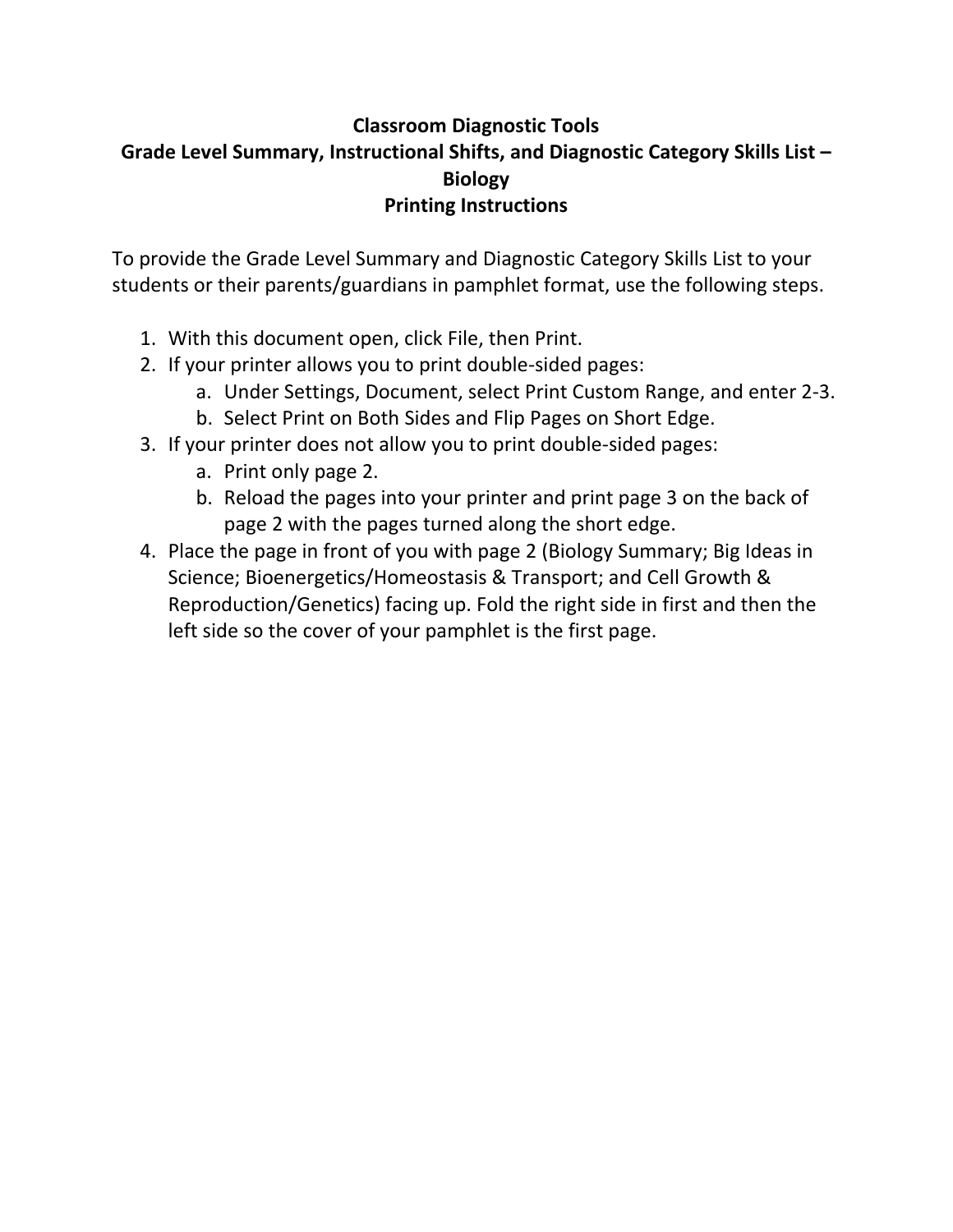#### **Biology Summary**

In Biology, instructional time should focus on five unifying themes: (1) approaching science as <sup>a</sup> reliable and tentative way of knowing and explaining the natural world; (2) weighing evidence and use scientific approaches to ask questions, investigate, and make informed decisions; (3) making and use observations to analyze relationships and patterns in order to explain phenomena, develop models, and make predictions; (4) evaluating systems, in order to connect how form determines function and how any change to one component affects the entire system; (5) explaining how the natural and designed worlds are interrelated and the application of scientific knowledge and technology can have beneficial, detrimental, or unintended consequences.

#### **Big Ideas in Science**

- 1. Develop and use system models.
- 2. Observe patterns to guide organization and classification and prompt questions which lead to investigations.
- 3. Investigate flow of energy and matter into, out of, and within systems.
- 4. Evaluate structures of living things and objects as they relate to their properties and functions.
- 5. Investigate cause and effect relationships to make predictions and explain events.
- 6. Design models to explore stability and change in systems.

### **Bioenergetics/Homeostasis &Transport**

- c Describe the roles of cell structures involved in transforming energy; roles include the absorption of solar energy by chloroplasts and the production of ATP by mitochondria.
- 0 Compare photosynthesis and cellular respiration and describe the role of ATP during cellular reactions; comparison includes identifying the reactants for photosynthesis ( $CO<sub>2</sub>$ , H<sub>2</sub>O) as the products for cellular respiration, and recognizing the energy produced during photosynthesis as ATP is utilized during cellular respiration.
- $\bullet$  Describe the cell structures andmechanisms involved in the transport of materials into, out of, and within <sup>a</sup> cell; descriptions include the role of the plasma membrane in the movement of materials by diffusion, osmosis, facilitated diffusion and active transport into and out of cells.
- $\bullet$  Explain how organisms maintain homeostasis; explanations include how systems interact with positive and negative feedback loops, such as sweating to help an organism lower their body temperature.

#### **Cell Growth& Reproduction/Genetics**

- c Describe the stages of the cell cycle (interphase, nuclear division, cytokinesis) and compare the processes and outcomes of mitotic and meiotic nuclear divisions; outcomes include the number of chromosomes in resulting cells and the effects of both processes on biodiversity.
- e Explain how genetic information is inherited by describing DNA replication and the functional relationships between DNA, genes, alleles, and chromosomes.
- 0 Describe patterns of inheritance and processes that alter an organism's chromosomes; descriptions include autosomal patterns, such as dominant, recessive, co‐ dominant and polygenic and sex‐linked patterns; alteration include nondisjunction of chromosomes or crossing over of genetic information during replication.
- c Describe the processes and cell structures involved in protein synthesis (i.e., transcription, translation, and protein modification).
- e Describe possible impacts of genetic engineering in the fields of medicine, forensics, and agriculture.